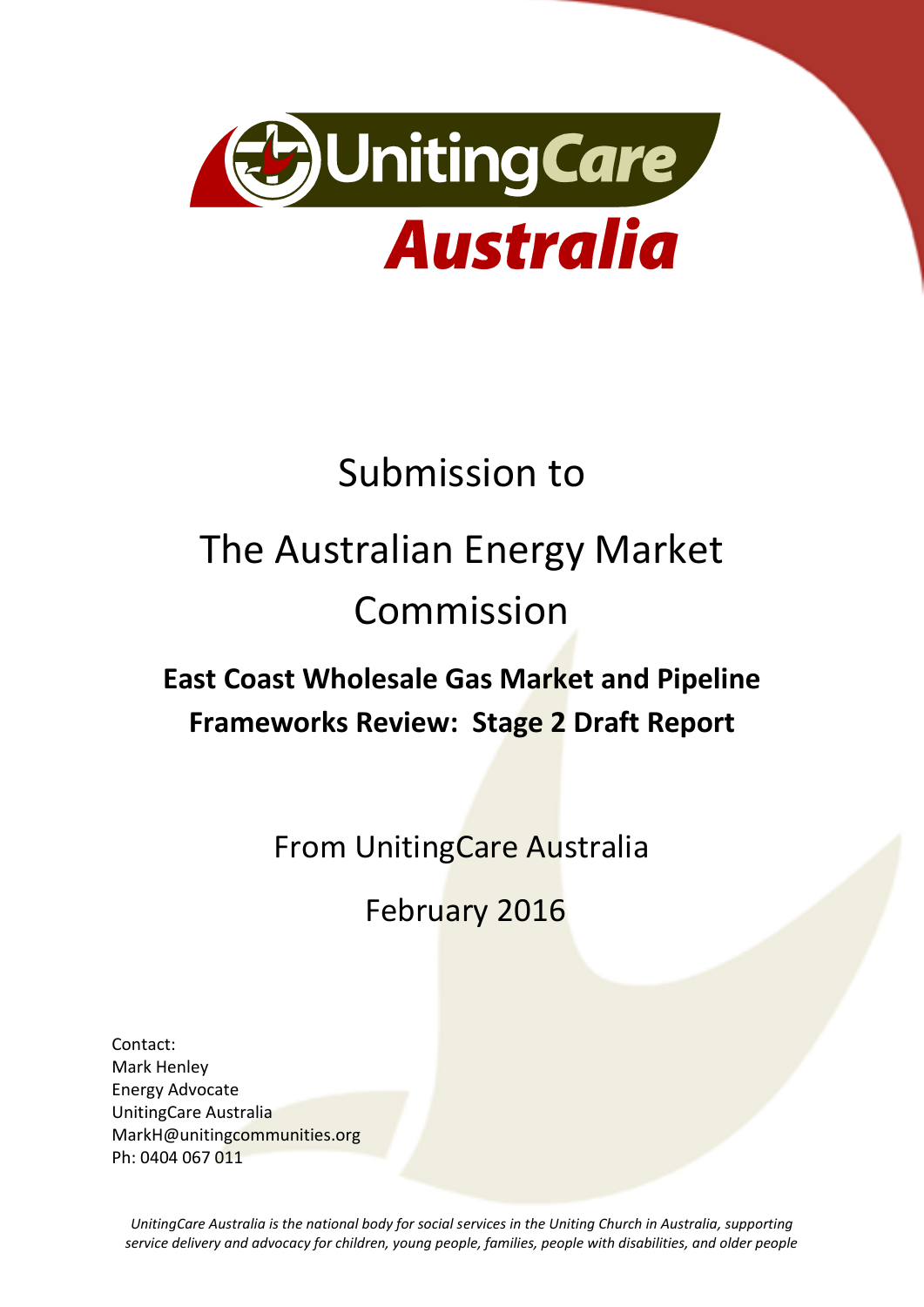# **About UnitingCare Australia**

UnitingCare Australia is the Uniting Church's national body supporting community services and advocacy for children, young people, families, people with disabilities and older people.

The UnitingCare network is one of the largest providers of community services in Australia, providing services and supports to more than 2 million Australians each year in urban, rural and remote communities. The network employs 35,000 staff and 24,000 volunteers.

UnitingCare Australia works with and on behalf of the UnitingCare network to advocate for policies and programs that will improve people's quality of life. UnitingCare Australia is committed to speaking with and on behalf of those who are the most vulnerable and disadvantaged for the common good.

Stewardship of our environment is a fundamental responsibility of societies both in the short-term and for the benefit of future generations. We strongly support the notion of the triple bottom line for government community and business organisations whereby economic stewardship, environmental stewardship and the nurture of citizens (social stewardship) are equally valued and reported on publicly.

UnitingCare Australia's principle interest in energy regulation arises because energy is an essential service with rising costs that are putting inordinate financial pressure on growing numbers of households in Australia.

# **Consumer Context for this review**

UnitingCare Australia recognises the importance of this review and the substantial uncertainty surrounding gas markets both domestically and internationally over recent months and into the foreseeable future. It is therefore of critical importance that Australia's gas markets are designed and operate in a manner that is genuinely in the best interests of Australian end consumers both household and commercial consumers and that markets are able to be adaptable, agile and always operating in the best interests of consumers, in a volatile international context.

Before considering the key aspects of the stage two draft report, we make a couple of observations about the consumer context in which this draft report has been developed.

# Consumer issues

The significant consumer issue for gas supply both for household and small business use is the continuing rising cost of gas in all jurisdictions except Victoria and Tasmania, though for Victoria there has been a decline in gas prices just over the last year. All jurisdictions except Tasmania have experienced gas price rises at a significantly greater rate than CPI for much of the last decade. This data is shown in figure 1 which is taken from the Australian Energy Regulator's state of the energy market report 2015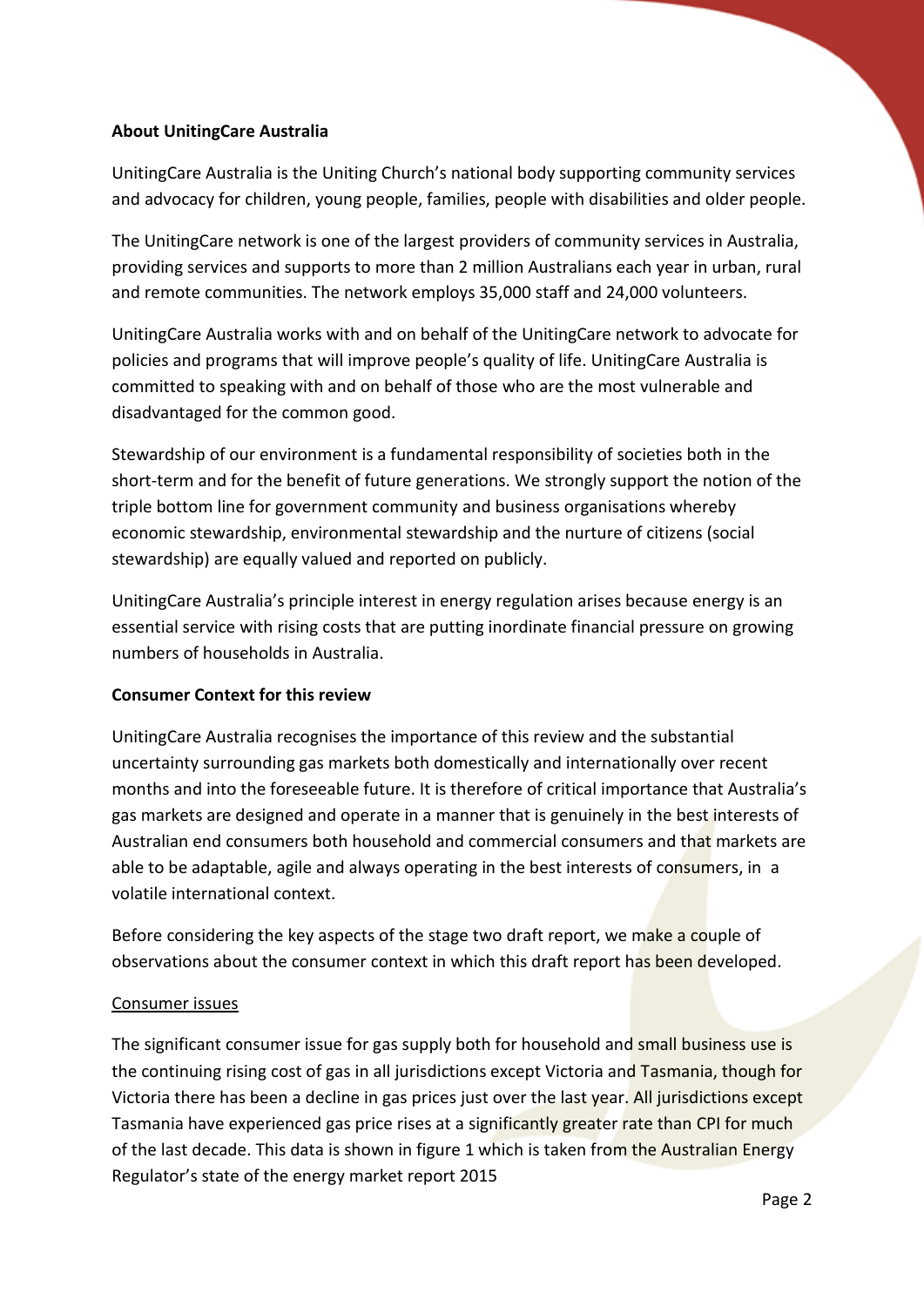# Figure 1.Gas prices domestic $1$



In line with rising gas prices, over an extended period of time, there are particular issues for lower and modest income households with growing numbers of people being disconnected due to non-payment. Disconnections for non-payment for gas for residential households increased in all three of the NECF jurisdictions for AER reporting, in the year from 2013-14 to 2014-15. This data is shown in figure 2.



Figure 2

<u>.</u>

<sup>&</sup>lt;sup>1</sup> http://www.aer.gov.au/system/files/State%20of%20the%20energy%20market%202015%20A4\_0.pdf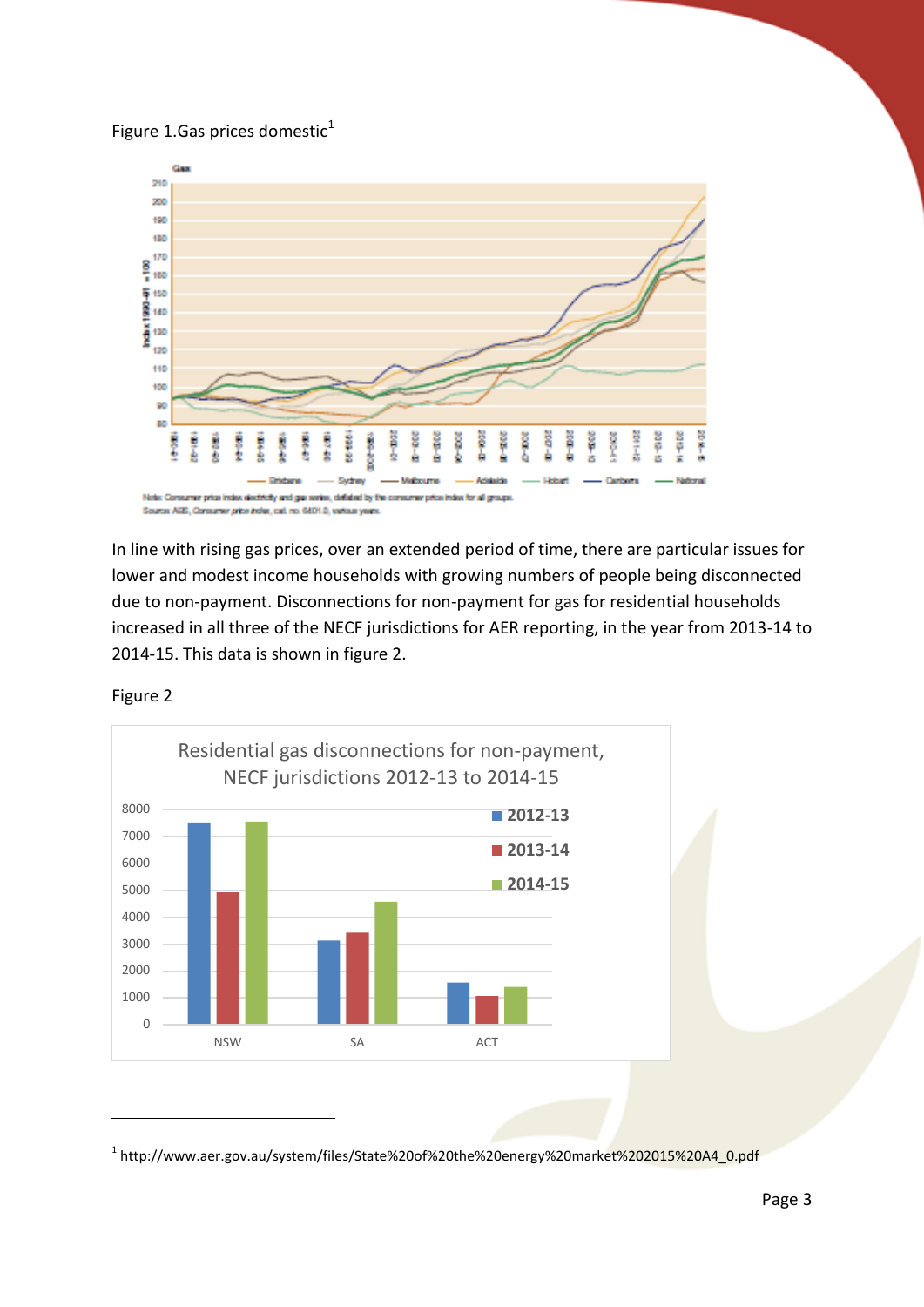The other issue of concern to consumers is uncertainty of pricing with gas markets failing to move in line with expectations over recent years. Of concern is that while gas prices are falling internationally as shown in figure 3, prices for domestic and small business customers continue to rise in Australia.



#### Figure 3. Gas price international<sup>2</sup>

Description: Natural Gas, Natural Gas spot price at the Henry Hub terminal in Louisiana, Australian Dollar per Million Metric British Thermal Unit

Unit: Australian Dollar per Million Metric British Thermal Unit

**Currency: Australian Dollar**  $\checkmark$ 

#### Policy issues

<u>.</u>

1. Rising consumer gas bills, falling gas price

The issues of rising gas prices for small customers in Australia despite falling international prices indicates some broader policy concerns that we recognise are beyond the direct scope of this review but are of significant importance for policy development and debate.

2. Is gas an essential service?

A critical policy question that needs to be considered is the extent to which gas supply is an essential service for households, noting that prices have gone up significantly and that for

<sup>&</sup>lt;sup>2</sup> http://www.indexmundi.com/commodities/?commodity=natural-gas&month<mark>s=60&currency=aud</mark>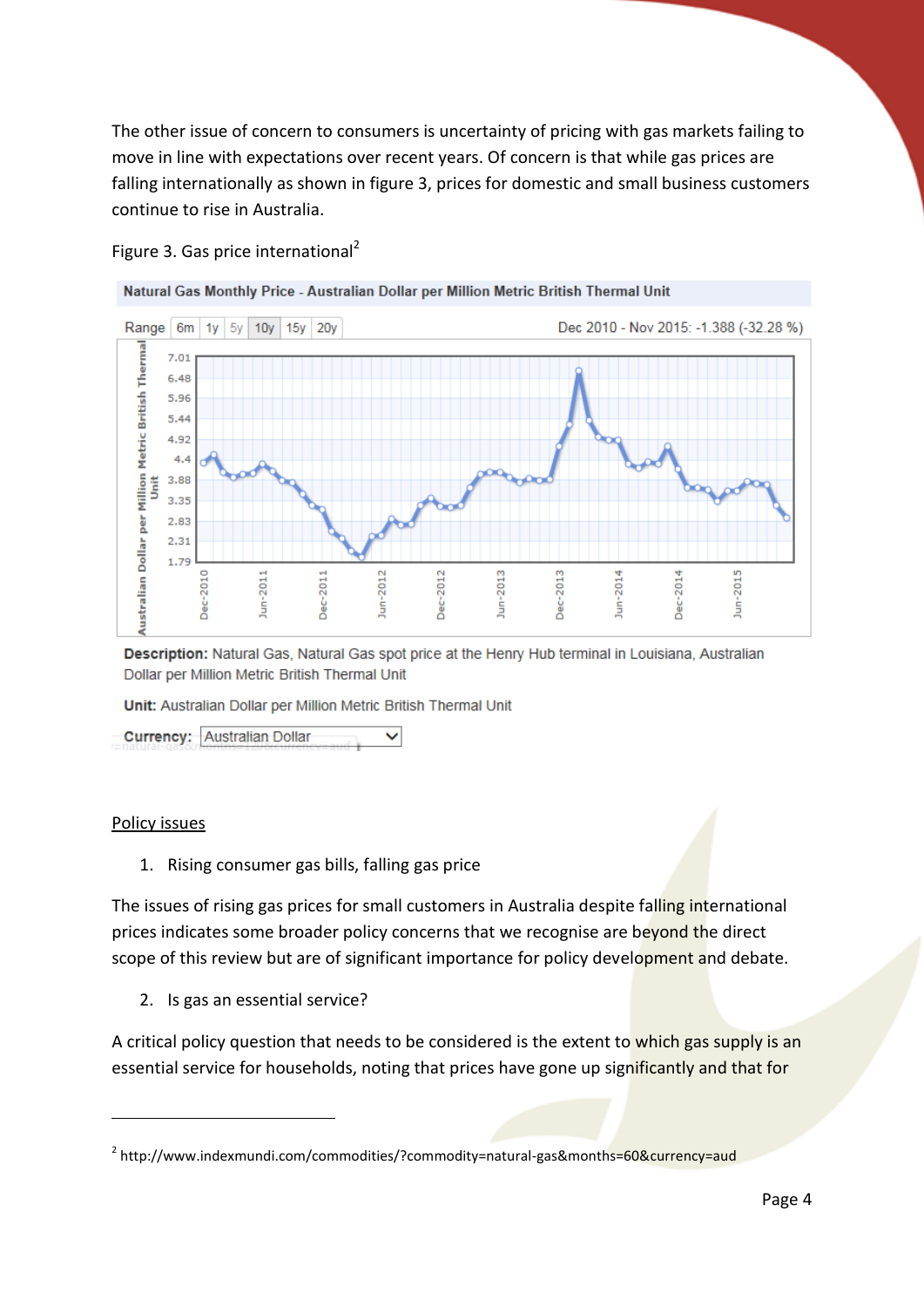many new consumers, gas is uncompetitive with electricity, the dual fuel option, with two sets of network costs, is expensive. So if gas is no longer an essential service (but electricity is) then what compensation / transition strategies need to be put in place for existing gas customers who have purchased gas appliances with the clear understanding that gas supply will continue to be affordable, while gas network will be desperately looking to recoup 'sunk' costs – to the likely detriment of existing customers.

# 3. ACCC gas market review

We recognise that the ACCC is also currently considering the Australian east coast gas market and that their report will further inform the short and medium term policy debates and decisions that are required for Australia.

Recognising this context for the AEMC wholesale gas market and pipeline frameworks review, we considered that the stage 2 report is very helpful with the measures for action proposed almost certainly to be of benefit to consumers, in aggregate.

# **Specifics of the Stage 2 Report.**

We recognise four key aspects of the stage two draft report:

- 1. a vision for market reform and associated roadmap
- 2. development of two wholesale gas trading hubs
- 3. improving pipeline capacity
- 4. enhancing information availability for the market.

# 1. A vision for market reform and associated roadmap

We strongly support the AEMC in the development of a vision for Australia's future gas markets with the focus of this report being on the east coast gas market. We recognise that this is the priority market for consideration and augmentation but also recognise the west coast gas market development as significant for Australian export development and likely future policy considerations.

We note that any roadmap needs to include ongoing consumer engagement, in part to improve the efficiency of markets. We would like to see future reports specifically identifying roles that consumers need to play. There has been considerable focus on consumer engagement for electricity regulation over the last couple of years, and current CSIRO / ENA network reform "Roadmap" processes are very significant. It is also our suggestion that the DNA (deliberate, negotiate, agree) process proposals that we released last year are relevant with gas markets too. We also note our observation that gas focused companies are significantly improving their consumer awareness and engagement.

The development of a this (AEMC) 'roadmap' to enhance the East Coast gas market, recognising the consumer concerns raised above, is highly likely to be of benefit to